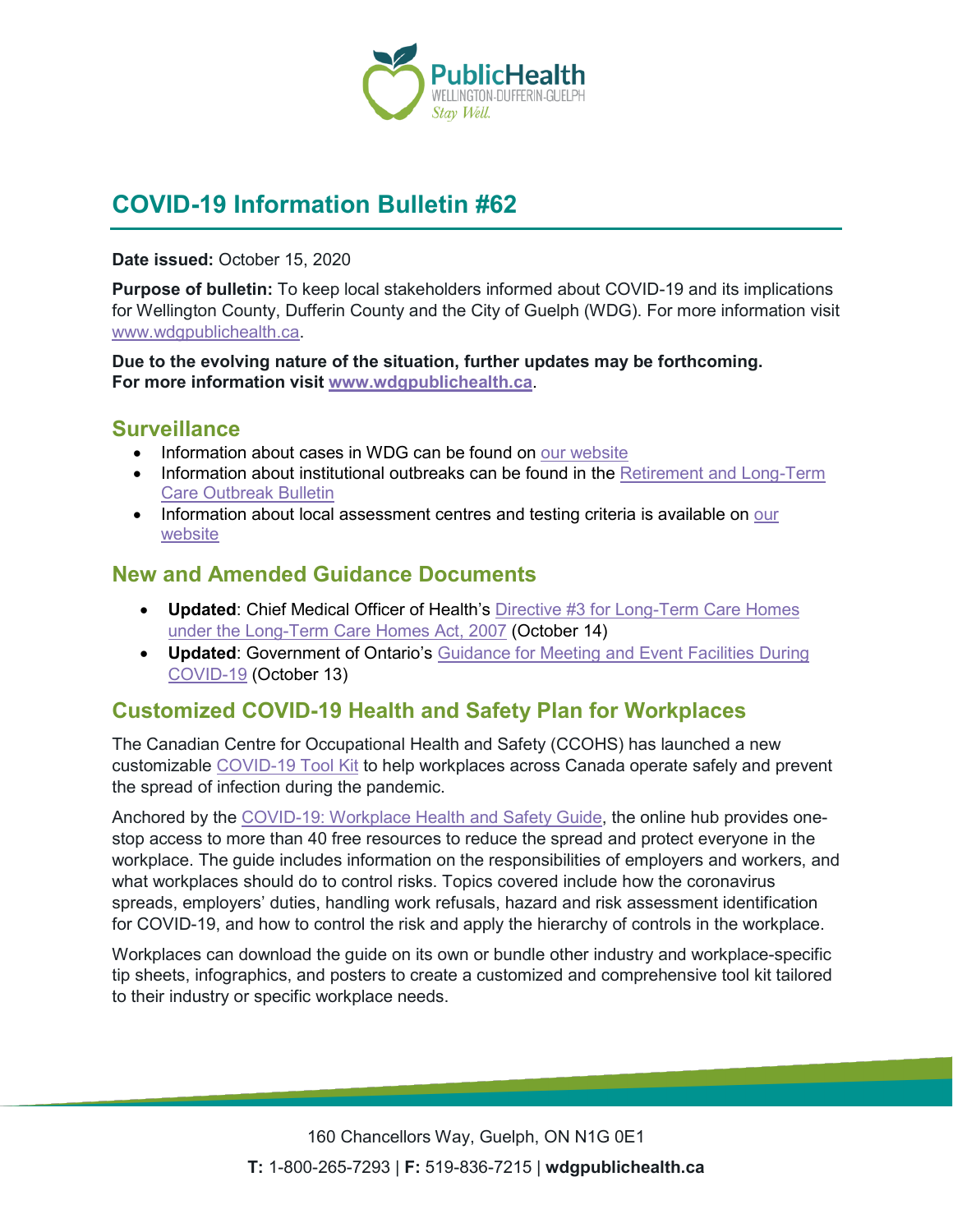

## **Guidance Documents and Resources for Schools**

The [school section](https://www.wdgpublichealth.ca/your-health/covid-19-information-schools-parents-and-teachers/schools-and-post-secondary) on the WDGPH website will continue to be updated with resources as they become available and are developed. Please be sure to bookmark the page, rather than save documents, to ensure you have the most up-to-date versions. Minor revisions are made as needed. Check out our new school-related [Frequently Asked Questions](https://www.wdgpublichealth.ca/your-health/covid-19-information-schools-parents-and-teachers/schools-frequently-asked-questions)**.**

The following school and child care resources have been updated:

School and Child Care Screening Tools

- [Online School and Childcare Screening Tool](https://covid-19.ontario.ca/school-screening/) (online)
- [Student and Child Screening Tool](https://covid-19.ontario.ca/covid19-cms-assets/2020-10/Printable%20school%20and%20child%20care%20screening_en.pdf) (download to print)
- [School Staff and Essential Visitor Screening Tool](https://covid-19.ontario.ca/covid19-cms-assets/2020-10/Printable%20school%20and%20child%20care%20staff%20screening_en.pdf) (download to print)

Process Maps, Symptoms, Cases and Return to School

- [School Protocol Process Map for Students/Staff with](https://www.wdgpublichealth.ca/sites/default/files/wdg_school_protocol_process_map_for_students_staff_with_covid-19_symptoms.pdf) COVID-19 Symptoms
	- $\circ$  Provides an overview of the processes that take place if a student/employee from a school has COVID-19 symptoms
- [School Protocol Process Map When Student/Staff Tests Positive for](https://www.wdgpublichealth.ca/sites/default/files/wdg_school_protocol_process_map_when_student-staff_tests_positive_for_covid-19.pdf) COVID-19
	- o Provides an overview of the processes that take place if a student/employee from a school tests positive for COVID-19
- **[School Case Information \(letter to](https://www.wdgpublichealth.ca/sites/default/files/wdg_school_case_information_letter_to_parents.pdf) parents)** 
	- $\circ$  A template of the school letter that is sent to all staff/students if someone within the school tests positive for COVID-19; it outlines the roles and actions by Public Health, the school and families

#### **New Event:**

• COVID-19 & Schools: [WDG Public Health Virtual School Community Update](https://www.eventbrite.ca/e/covid-19-schools-wdg-public-health-virtual-school-community-update-registration-125484231715)

### **Announcements and Changes to Services**

- On October 15, the [Government of Canada](https://www.canada.ca/en/department-justice/news/2020/10/government-of-canada-increases-support-in-ontario-for-child-and-youth-victims-of-abuse-and-violence-in-response-to-the-covid-19-pandemic.html) announced \$363,936 in financial support for fiscal year 2020-2021, to 5 Child Advocacy Centres (CAC) and Child and Youth Advocacy Centres in Ontario.
- On October 14, the [Government of Ontario](https://news.ontario.ca/en/release/58807/ontario-hiring-hundreds-more-contact-tracers-and-case-managers) announced it has hired 100 new contact tracers, many of whom are starting work this week, with up to 500 more recruits expected to be hired by mid-November.
- On October 14, the [Government of](https://news.ontario.ca/en/release/58803/outings-on-hold-for-long-term-care-homes-in-areas-of-higher-community-spread) Ontario announced that effective October 16, and until further notice, short-term and temporary absences for social or personal reasons will not be allowed at long-term care homes in areas of the province where there is higher community spread of COVID-19.
- On October 13, the [Government of Ontario](https://news.ontario.ca/en/release/58795/ontario-increases-production-of-covid-19-testing-supplies) announced it is investing over \$1.4 million in Mississauga-based Microbix Biosystems to expand production of COVID-19 testing supplies and further support the province in the ongoing fight against COVID-19.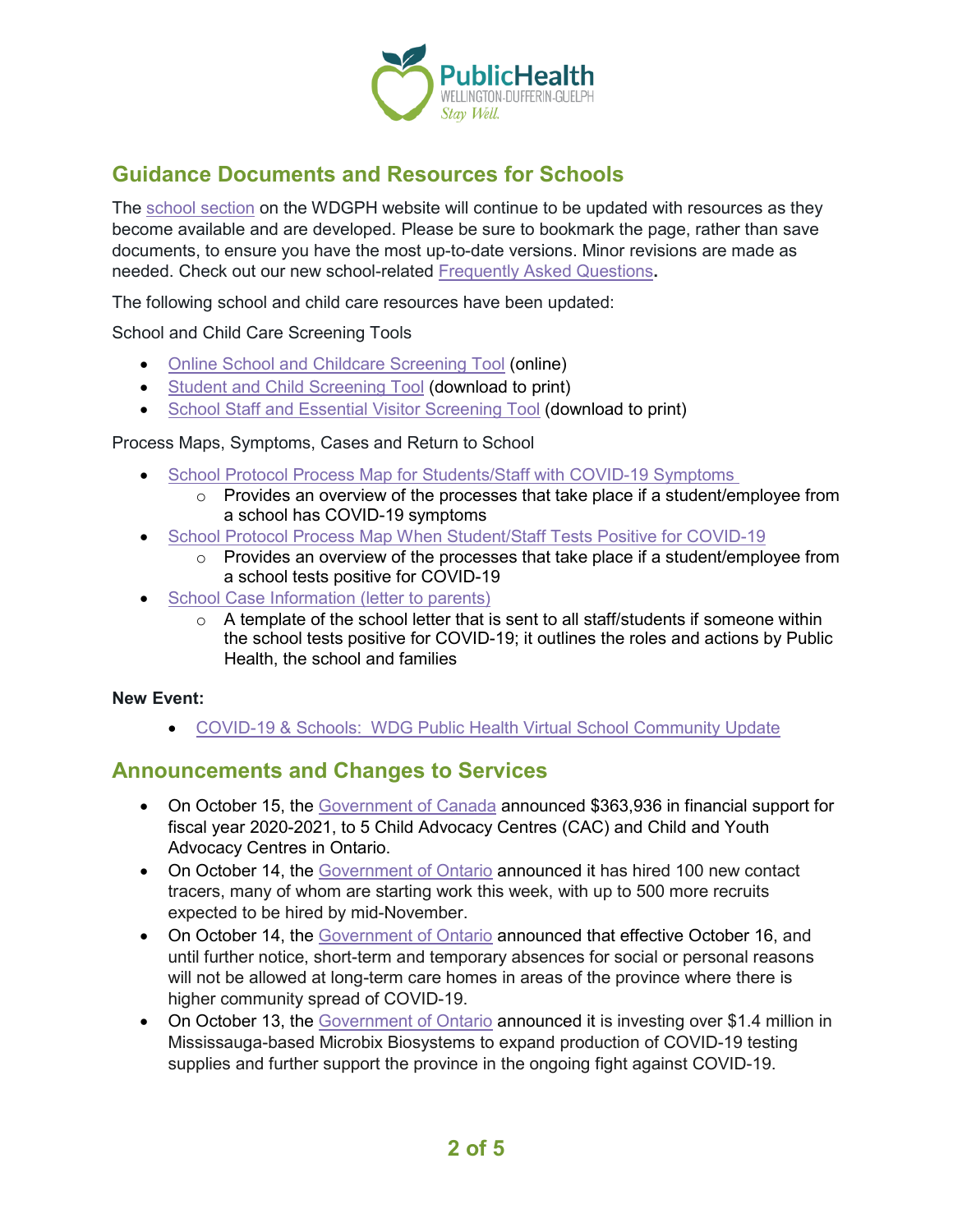

- On October 13, the [Government of Ontario](https://news.ontario.ca/en/release/58790/ontario-continues-to-support-restaurants-during-covid-19-pandemic) announced \$300 million to help offset fixed costs, including property taxes, hydro and natural gas bills to provide relief for local restaurants and other businesses impacted by new public health measures.
- On October 13, the [Government of Canada](https://www.canada.ca/en/agriculture-agri-food/news/2020/10/governments-investing-266-million-to-further-protect-ontario-agri-food-workers-during-covid-19.html) announced that a new agreement between Ontario and the federal government will see Agriculture and Agri-Food Canada invest an additional \$11.6 million to help support efforts by Ontario producers to stop the spread of COVID-19 on their farms.

#### **Additional Resources**

• [How to Care for a Child with COVID-19 at Home: Advice for Caregivers](https://www.canada.ca/en/public-health/services/publications/diseases-conditions/how-to-care-for-child-with-covid-19-at-home-advice-for-caregivers.html) (October 14)

## *Ongoing COVID-19 Action*

## **Face Coverings Required at Additional Establishments in WDG**

Dr. Nicola Mercer, Medical Officer of Health, has included additional establishments within the Section 22 Order on mandatory face coverings. The expanded Section 22 Order came into effect on September 18, 2020 at 12:01 a.m.

In addition to WDG commercial establishments, the following fall under this order:

- Banquet halls, convention centres and other event spaces
- Galleries
- Museums
- Private transportation (bus/taxi/limo/ride share)
- Churches, mosques, synagogues, temples or other faith settings

The full media release is posted on our [website.](https://www.wdgpublichealth.ca/news/increasing-cases-our-region-prompt-updates-dr-nicola-mercer%E2%80%99s-section-22-order) For more details on the order and frequently asked questions, [visit our website](https://www.wdgpublichealth.ca/your-health/covid-19-information-public/face-coverings-class-order-and-faqs) or contact our call centre at 519-822-2715 ext. 4020.

Individuals who may be exempted from this Order:

- Children under the age of two years.
- Children under the age of five years (either chronologically or developmentally) who refuse to wear a face covering and cannot be persuaded to do so by their caregiver.
- People whose ability to breathe is in any way inhibited by the face covering.
- People that have any other medical reason they cannot wear a face covering safely, such as, but not limited to, respiratory disease, cognitive difficulties or difficulties in hearing or processing information.

Refer to [O. Reg 364/20](https://www.ontario.ca/laws/regulation/200364) (Rules for areas in Stage 3) for details on the province-wide mandated use of face coverings in all public indoor settings.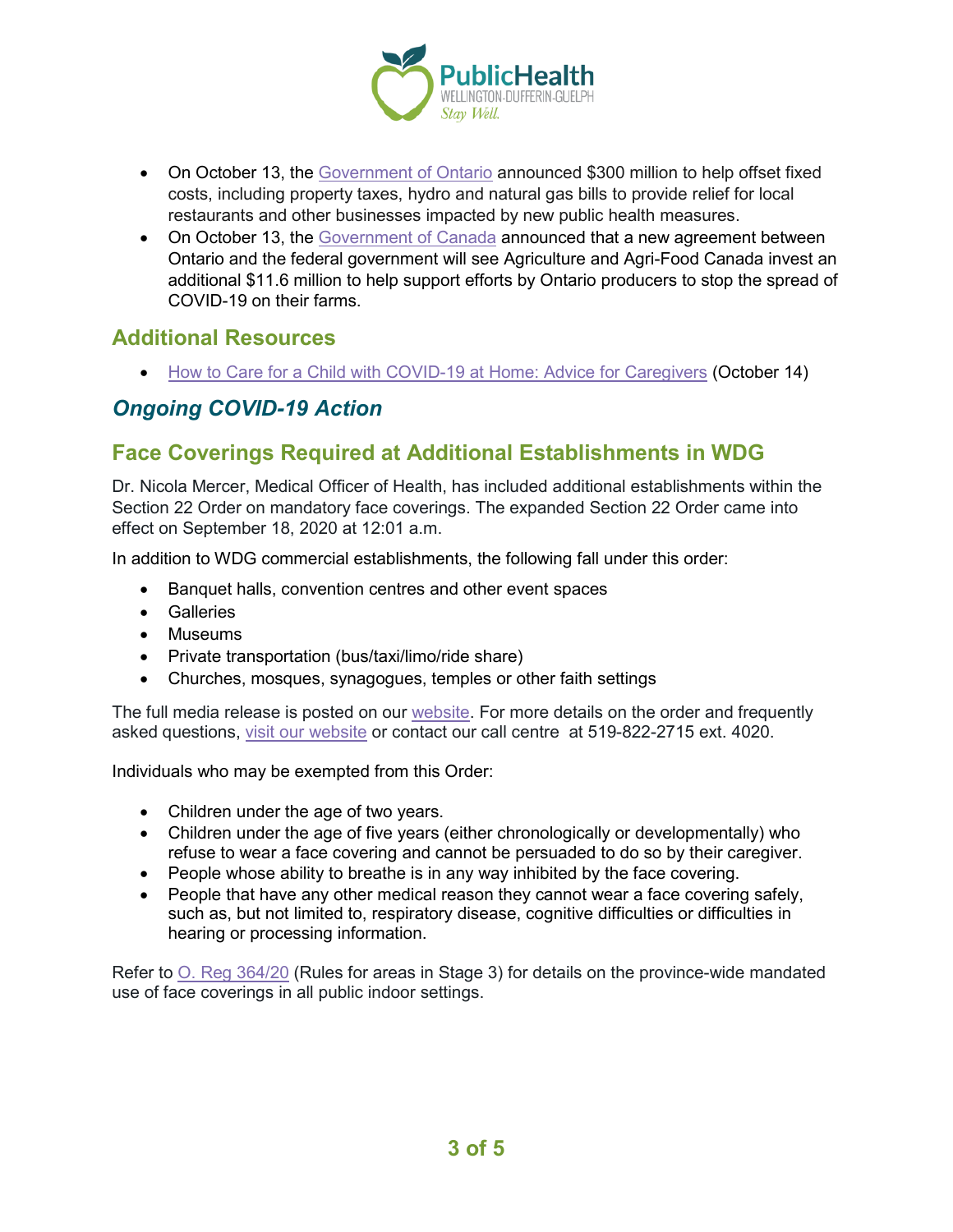



## **COVID-19 Cases in Schools and Licensed Child Care Centres**

The Government of Ontario has launched a [webpage to report COVID-19 cases in schools and](https://www.ontario.ca/page/covid-19-cases-schools-and-child-care-centres)  [child care centres](https://www.ontario.ca/page/covid-19-cases-schools-and-child-care-centres) for parents and the public. This page will be updated every weekday with the most up-to-date COVID-19 information available, including a summary of cases in schools and licensed child care centres and agencies.

## **Physical Distancing Floor Decals**

- WDG Public Health has physical distancing floor decals available for community partners to use at their locations.
- If you would like decals, please contact Anna Vanderlaan via email at [anna.vanderlaan@wdgpublichealth.ca](mailto:anna.vanderlaan@wdgpublichealth.ca)



## **COVID Alert App**

The [Government of Ontario](https://news.ontario.ca/opo/en/2020/07/covid-alert-available-for-download-beginning-today.html) is encouraging Ontarians to download [COVID Alert](https://covid-19.ontario.ca/covidalert?_ga=2.68068817.1702415536.1596548534-1123331746.1579028832) on their smartphones. The free, nation-wide app notifies users of potential exposure to COVID-19. Users who test positive for COVID-19 will receive a one-time key from their health authority that they can enter in the app. When the key is entered, COVID Alert will notify other users who may have come in close contact with that person for at least 15 minutes in the past 14 days so they can contact their local public health authority for guidance.

The app uses strong measures to protect data and does not track a user's location or collect personally identifiable information. The Privacy Commissioners of Canada and Ontario were consulted on the development of COVID Alert to ensure the highest level of privacy for users.

### **COVID-19 Testing**

Please check your local [assessment centre](https://wdgpublichealth.ca/your-health/covid-19-information-public/assessment-centres-wdg) for details on booking an appointment. Public Health **DOES NOT** provide testing. No referral is needed. **Bring your health card to the assessment centre** (if you have one). It is OK if it is expired. Presenting your health card allows you to:

- Check your test results online. Public Health only calls those who test positive.
- Be treated or prescribed medication for other respiratory conditions if needed and if this option is available at your assessment centre.
- Move through the testing process faster.